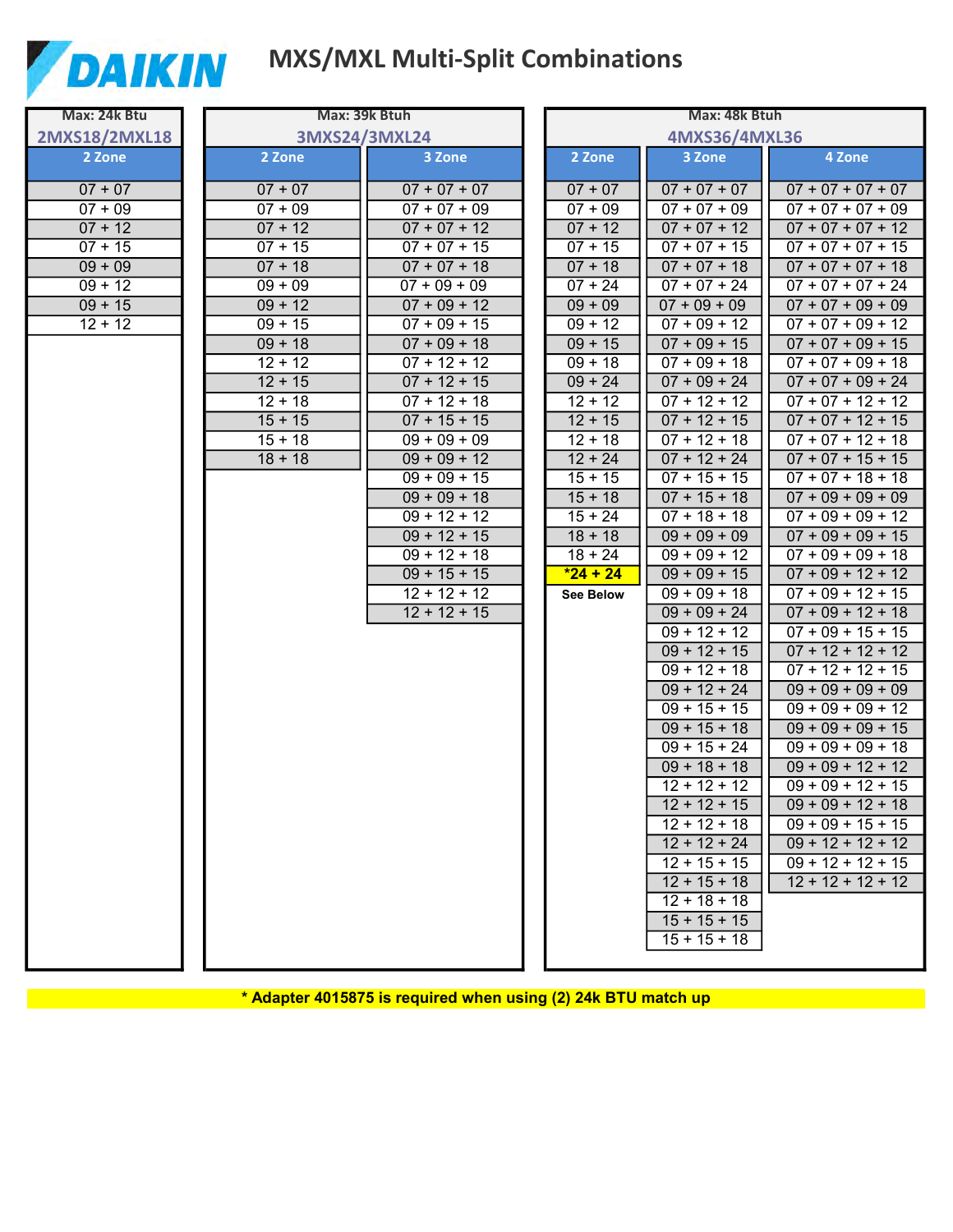

# **5MXS Multi-Split Combination**

| Max: 57k Btuh |                |                |                     |                     |                  |                  |  |  |  |
|---------------|----------------|----------------|---------------------|---------------------|------------------|------------------|--|--|--|
| 5MXS48TVJU    |                |                |                     |                     |                  |                  |  |  |  |
| 2 Zone        |                | 3 Zone         | 4 Zone              |                     | 5 Zone           |                  |  |  |  |
| $07 + 07$     | $07 + 07 + 07$ | $09 + 12 + 12$ | $07 + 07 + 07 + 07$ | $07 + 12 + 12 + 24$ | $07+07+07+07+07$ | $07+07+12+12+15$ |  |  |  |
| $07 + 09$     | $07 + 07 + 09$ | $09 + 12 + 15$ | $07 + 07 + 07 + 09$ | $07 + 12 + 15 + 15$ | 07+07+07+07+09   | $07+07+12+12+18$ |  |  |  |
| $07 + 12$     | $07 + 07 + 12$ | $09 + 12 + 18$ | $07 + 07 + 07 + 12$ | $07 + 12 + 15 + 18$ | $07+07+07+07+12$ | 07+09+09+09+09   |  |  |  |
| $07 + 15$     | $07 + 07 + 15$ | $09 + 12 + 24$ | $07 + 07 + 07 + 15$ | $07 + 12 + 15 + 24$ | $07+07+07+07+15$ | 07+09+09+09+12   |  |  |  |
| $07 + 18$     | $07 + 07 + 18$ | $09 + 15 + 15$ | $07 + 07 + 07 + 18$ | $07 + 12 + 18 + 18$ | $07+07+07+07+18$ | $07+09+09+09+15$ |  |  |  |
| $07 + 24$     | $07 + 07 + 24$ | $09 + 15 + 18$ | $07 + 07 + 07 + 24$ | $07 + 15 + 15 + 15$ | $07+07+07+07+24$ | 07+09+09+09+18   |  |  |  |
| $09 + 09$     | $07 + 09 + 09$ | $09 + 15 + 24$ | $07 + 07 + 09 + 09$ | $07 + 15 + 15 + 18$ | $07+07+07+09+09$ | 07+09+09+09+24   |  |  |  |
| $09 + 12$     | $07 + 09 + 12$ | $09 + 18 + 18$ | $07 + 07 + 09 + 12$ | $07 + 15 + 18 + 18$ | 07+07+07+09+12   | 07+09+09+12+12   |  |  |  |
| $09 + 15$     | $07 + 09 + 15$ | $09 + 18 + 24$ | $07 + 07 + 09 + 15$ | $09 + 09 + 09 + 09$ | $07+07+07+09+15$ | $07+09+09+12+15$ |  |  |  |
| $09 + 18$     | $07 + 09 + 18$ | $09 + 24 + 24$ | $07 + 07 + 09 + 18$ | $09 + 09 + 09 + 12$ | 07+07+07+09+18   | 07+09+09+12+18   |  |  |  |
| $09 + 24$     | $07 + 09 + 24$ | $12 + 12 + 12$ | $07 + 07 + 09 + 24$ | $09 + 09 + 09 + 15$ | $07+07+07+09+24$ | $07+09+09+15+15$ |  |  |  |
| $12 + 12$     | $07 + 12 + 12$ | $12 + 12 + 15$ | $07 + 07 + 12 + 12$ | $09 + 09 + 09 + 18$ | $07+07+07+12+12$ | $07+09+09+15+18$ |  |  |  |
| $12 + 15$     | $07 + 12 + 15$ | $12 + 12 + 18$ | $07 + 07 + 12 + 15$ | $09 + 09 + 09 + 24$ | $07+07+07+12+15$ | $07+09+12+12+12$ |  |  |  |
| $12 + 18$     | $07 + 12 + 18$ | $12 + 12 + 24$ | $07 + 07 + 12 + 18$ | $09 + 09 + 12 + 12$ | $07+07+07+12+18$ | $07+09+12+12+15$ |  |  |  |
| $12 + 24$     | $07 + 12 + 24$ | $12 + 15 + 15$ | $07 + 07 + 12 + 24$ | $09 + 09 + 12 + 15$ | $07+07+07+12+24$ | $07+09+12+12+18$ |  |  |  |
| $15 + 15$     | $07 + 15 + 15$ | $12 + 15 + 18$ | $07 + 07 + 15 + 15$ | $09 + 09 + 12 + 18$ | $07+07+07+15+15$ | $07+09+12+15+15$ |  |  |  |
| $15 + 18$     | $07 + 15 + 18$ | $12 + 15 + 24$ | $07 + 07 + 15 + 18$ | $09 + 09 + 12 + 24$ | $07+07+07+15+18$ | $07+12+12+12+12$ |  |  |  |
| $15 + 24$     | $07 + 18 + 18$ | $12 + 18 + 18$ | $07 + 07 + 15 + 24$ | $09 + 09 + 15 + 15$ | $07+07+07+18+18$ | $07+12+12+12+15$ |  |  |  |
| $18 + 18$     | $07 + 18 + 24$ | $12 + 18 + 24$ | $07 + 07 + 18 + 18$ | $09 + 09 + 15 + 18$ | 07+07+09+09+09   | 09+09+09+09+09   |  |  |  |
| $18 + 24$     | $07 + 24 + 24$ | $15 + 15 + 15$ | $07 + 07 + 18 + 24$ | $09 + 09 + 15 + 24$ | 07+07+09+09+12   | 09+09+09+09+12   |  |  |  |
| $24 + 24$     | $09 + 09 + 09$ | $15 + 15 + 18$ | $07 + 09 + 09 + 09$ | $09 + 09 + 18 + 18$ | $07+07+09+09+15$ | 09+09+09+09+15   |  |  |  |
|               | $09 + 09 + 12$ | $15 + 15 + 24$ | $07 + 09 + 09 + 12$ | $09 + 12 + 12 + 12$ | $07+07+09+09+18$ | 09+09+09+09+18   |  |  |  |
|               | $09 + 09 + 15$ | $15 + 18 + 18$ | $07 + 09 + 09 + 15$ | $09 + 12 + 12 + 15$ | 07+07+09+09+24   | 09+09+09+12+12   |  |  |  |
|               | $09 + 09 + 18$ | $15 + 18 + 24$ | $07 + 09 + 09 + 18$ | $09 + 12 + 12 + 18$ | $07+07+09+12+12$ | $09+09+09+12+15$ |  |  |  |
|               | $09 + 09 + 24$ | $18 + 18 + 18$ | $07 + 09 + 09 + 24$ | $09 + 12 + 12 + 24$ | $07+07+09+12+15$ | 09+09+09+12+18   |  |  |  |
|               |                |                | $07 + 09 + 12 + 12$ | $09 + 12 + 15 + 15$ | $07+07+09+12+18$ | 09+09+09+15+15   |  |  |  |
|               |                |                | $07 + 09 + 12 + 15$ | $09 + 12 + 15 + 18$ | $07+07+09+15+15$ | $09+09+12+12+12$ |  |  |  |
|               |                |                | $07 + 09 + 12 + 18$ | $09 + 12 + 18 + 18$ | $07+07+09+15+18$ | 09+09+12+12+15   |  |  |  |
|               |                |                | $07 + 09 + 12 + 24$ | $09 + 15 + 15 + 15$ | $07+07+12+12+12$ | $09+12+12+12+12$ |  |  |  |
|               |                |                | $07 + 09 + 15 + 15$ | $09 + 15 + 15 + 18$ |                  |                  |  |  |  |
|               |                |                | $07 + 09 + 15 + 18$ | $12 + 12 + 12 + 12$ |                  |                  |  |  |  |
|               |                |                | $07 + 09 + 15 + 24$ | $12 + 12 + 12 + 15$ |                  |                  |  |  |  |
|               |                |                | $07 + 09 + 18 + 18$ | $12 + 12 + 12 + 18$ |                  |                  |  |  |  |
|               |                |                | $07 + 09 + 18 + 24$ | $12 + 12 + 15 + 15$ |                  |                  |  |  |  |
|               |                |                | $07 + 12 + 12 + 12$ | $12 + 12 + 15 + 18$ |                  |                  |  |  |  |
|               |                |                | $07 + 12 + 12 + 15$ | $12 + 15 + 15 + 15$ |                  |                  |  |  |  |
|               |                |                | $07 + 12 + 12 + 18$ |                     |                  |                  |  |  |  |
|               |                |                |                     |                     |                  |                  |  |  |  |